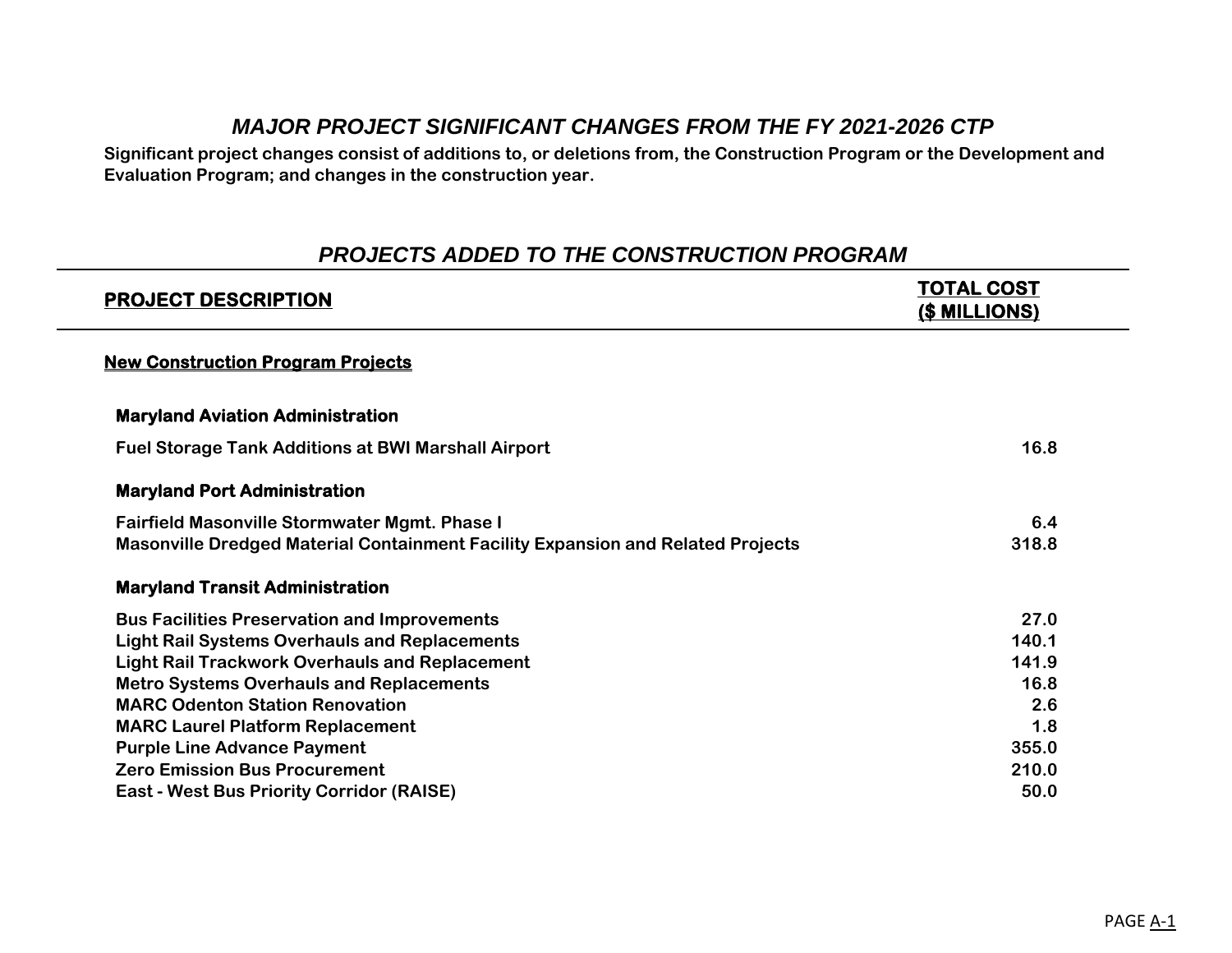| <b>PROJECT DESCRIPTION</b>                                                                              | <b>TOTAL COST</b><br>(\$ MILLIONS) |
|---------------------------------------------------------------------------------------------------------|------------------------------------|
| <b>Maryland Transportation Authority</b>                                                                |                                    |
| MD 695 Francis Scott Key Bridge - Renovate Campus Buildings                                             | 11.6                               |
| MD 695 Francis Scott Key Bridge - Subgrade Improvements at Bear Creek                                   | 61.1                               |
| US 50/301 Bay Bridge - Project Management Office and Maintenance Equipment Storage<br><b>Building</b>   | 11.0                               |
| <b>State Highway Administration</b>                                                                     |                                    |
| US 301, Bridge No. 1701401 over Chester River                                                           | 12.5                               |
| I-70 Bridge rehabilitation over I-81 and Norfolk Southern Railroad and Bridge replacement<br>over US 11 | 39.6                               |
| <b>Bridge replacement on I-70 over Crystal Falls Drive</b>                                              | 26.8                               |
| Bridge deck overlays at I-95/I-695 Interchange                                                          | 27.1                               |
| <b>The Secretary's Office</b>                                                                           |                                    |
| <b>Transportation Infrastructure Along the Blue Line Corridor</b>                                       | 8.7                                |
| <b>MDOT RSTARS Refactoring Project</b>                                                                  | 16.6                               |
| <b>Projects Moved From D&amp;E Program to Construction Program</b>                                      |                                    |
| <b>Maryland Transit Administration</b>                                                                  |                                    |
| Zero Emission Bus Infrastructure and Program Management                                                 | 50.4                               |
| <b>Eastern Bus Facility</b>                                                                             | 194.3                              |
| <b>State Highway Administration</b>                                                                     |                                    |
| US 13 Business, Bridge replacement over East Branch of the Wicomico River                               | 11.4                               |
| MD 75, Green Valley Road - Bridge Rehabilitation over I-70                                              | 6.5                                |
| <b>Total</b>                                                                                            | 1,764.8                            |

# *PROJECTS ADDED TO THE CONSTRUCTION PROGRAM*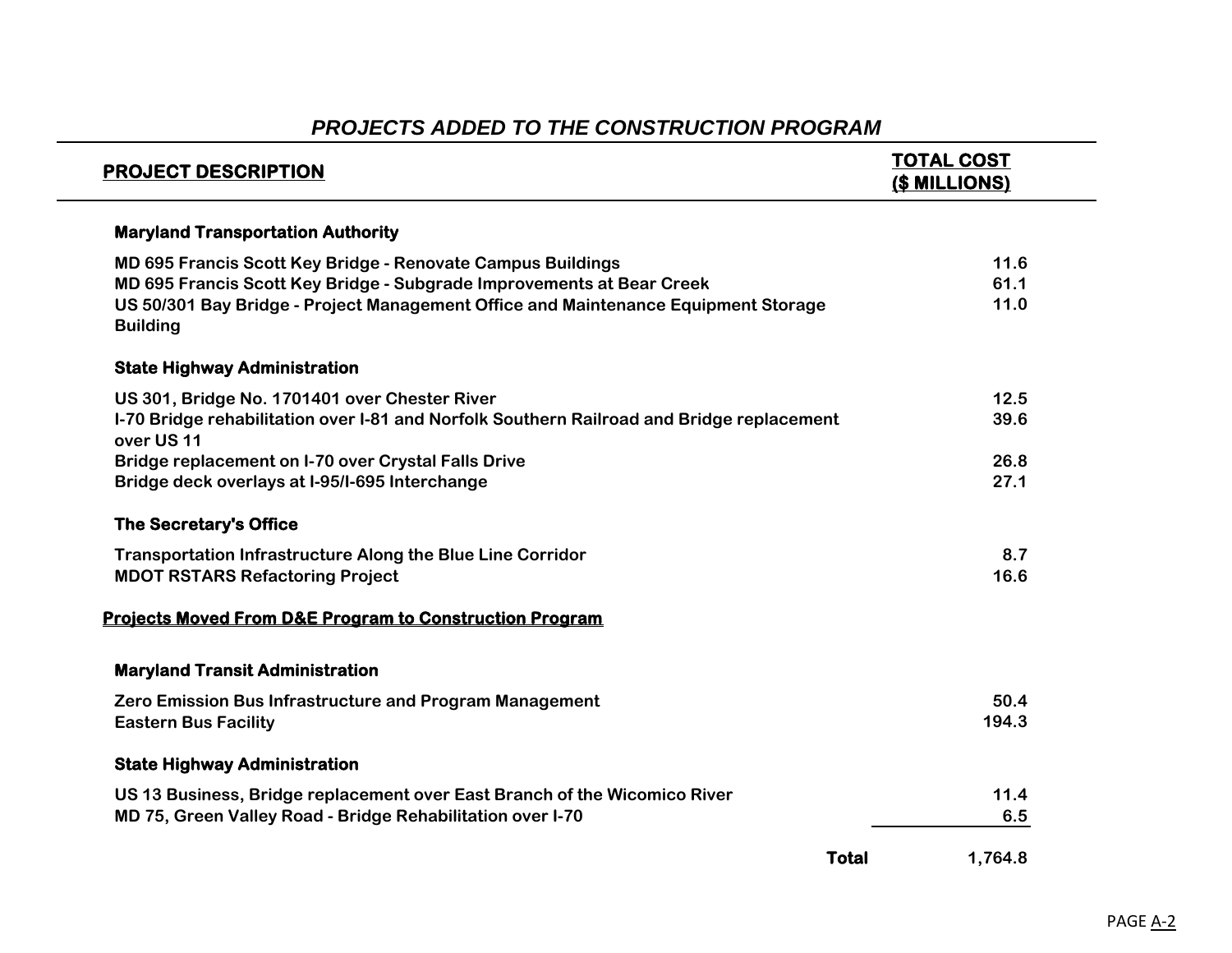| <b>PROJECT DESCRIPTION</b>                                                                                | TOTAL FUNDED<br><b>(\$ MILLIONS)</b> |
|-----------------------------------------------------------------------------------------------------------|--------------------------------------|
| <b>New D&amp;E Program Projects</b>                                                                       |                                      |
| <b>Maryland Transit Administration</b>                                                                    |                                      |
| <b>Frederick Douglass Tunnel</b>                                                                          | $\cdot$ .2                           |
| <b>AGY Future Montgomery County Priority Transit Project</b>                                              | $\overline{\mathbf{8}}$              |
| <b>State Highway Administration</b>                                                                       |                                      |
| I-270, Eisenhower Memorial Highway - Full Delivery Stream Restoration                                     | 12.1                                 |
| I-270, Eisenhower Memorial Highway - Planning and preliminary design activities along I-<br>270 and I-495 | 130.3                                |
| I-495/I-95 Capital Beltway - Interchange upgrades at Medical Center Dr (formerly Arena Dr)                | 9.5                                  |
| MD 90, Ocean City Expressway - Study of MD 90 from US 50 to MD 528                                        | $\boldsymbol{.8}$                    |
| MD 170, Telegraph Road                                                                                    | 2.6                                  |
| MD 214, Central Avenue from MD 478 to Camp Letts Road                                                     | $\overline{\mathbf{.8}}$             |
| MD 2, Ritchie Hwy                                                                                         | 1.0                                  |
| MD 3, Waugh Chapel Rd/Riedel Rd to MD 32 & St. Stephens Church Rd to MD175                                | .8                                   |
| <b>Total</b>                                                                                              | 158.8                                |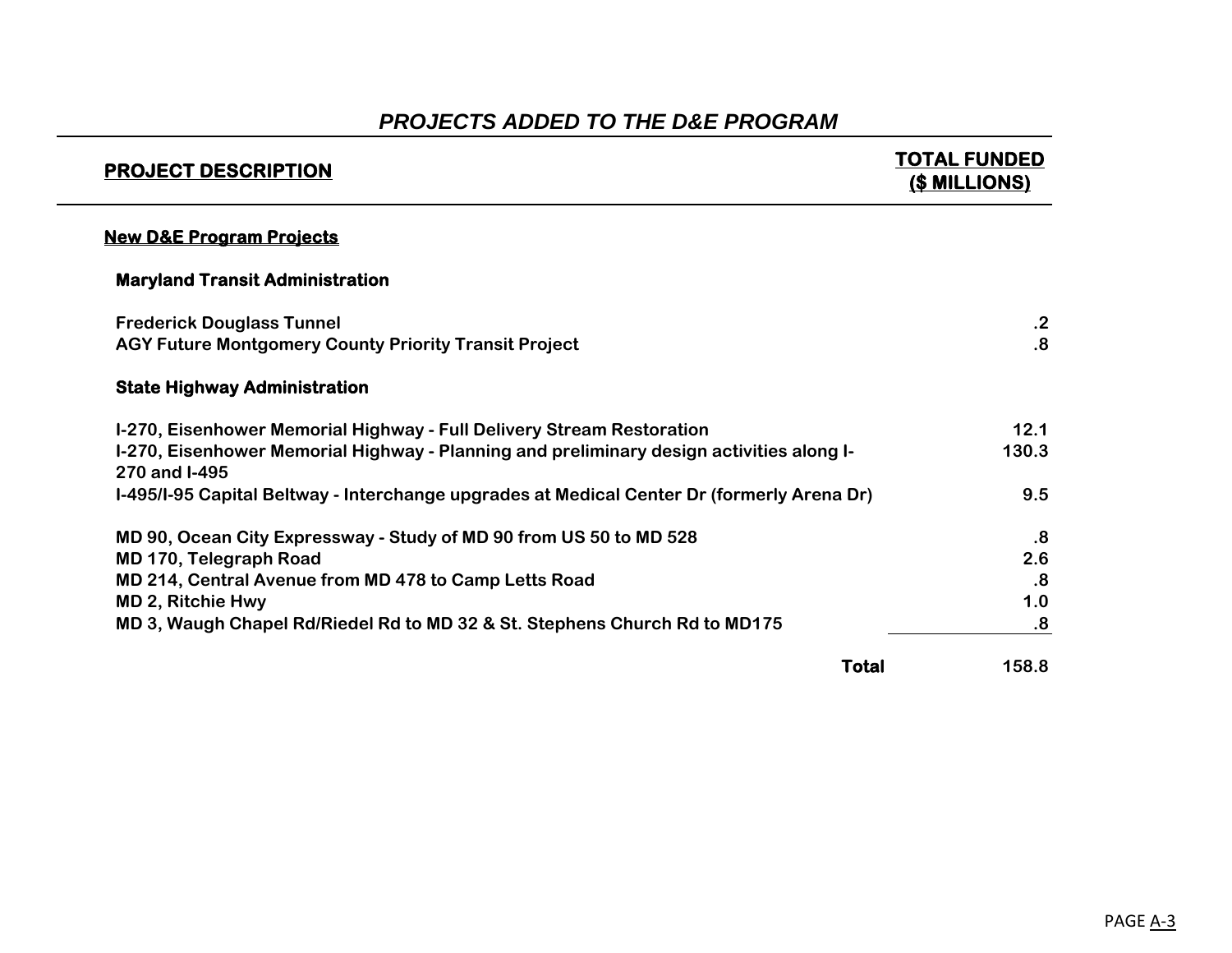## *PROJECTS REMOVED FROM THE D&E OR CONSTRUCTION PROGRAMS*

## **PROJECT DESCRIPTION JUSTIFICATION**

#### **Removed from Construction Program**

#### **Maryland Aviation Administration**

**FIS Hall Reconfiguration at BWI Marshall Airport Removed due to project being canceled.** 

#### **Maryland Port Administration**

**Marine Terminal Property Acquisition Due to accelerated construction schedules of higher priority projects and their associated costs, terminal property acquisition has been temporarily suspended.** 

#### **Maryland Transit Administration**

**Agencywide Roof Replacement This program was removed in favor of highlighting major roof projects as they relate to the various modes at MDOT MTA. Annual preservation efforts will continue under the minor preservation program.**

### **Removed from D&E Program**

#### **Maryland Aviation Administration**

**Concourse A/B Enabling - Central Utility Plant Upgrades Project consolidated into larger Concourse A/B** 

**Connector Program.**